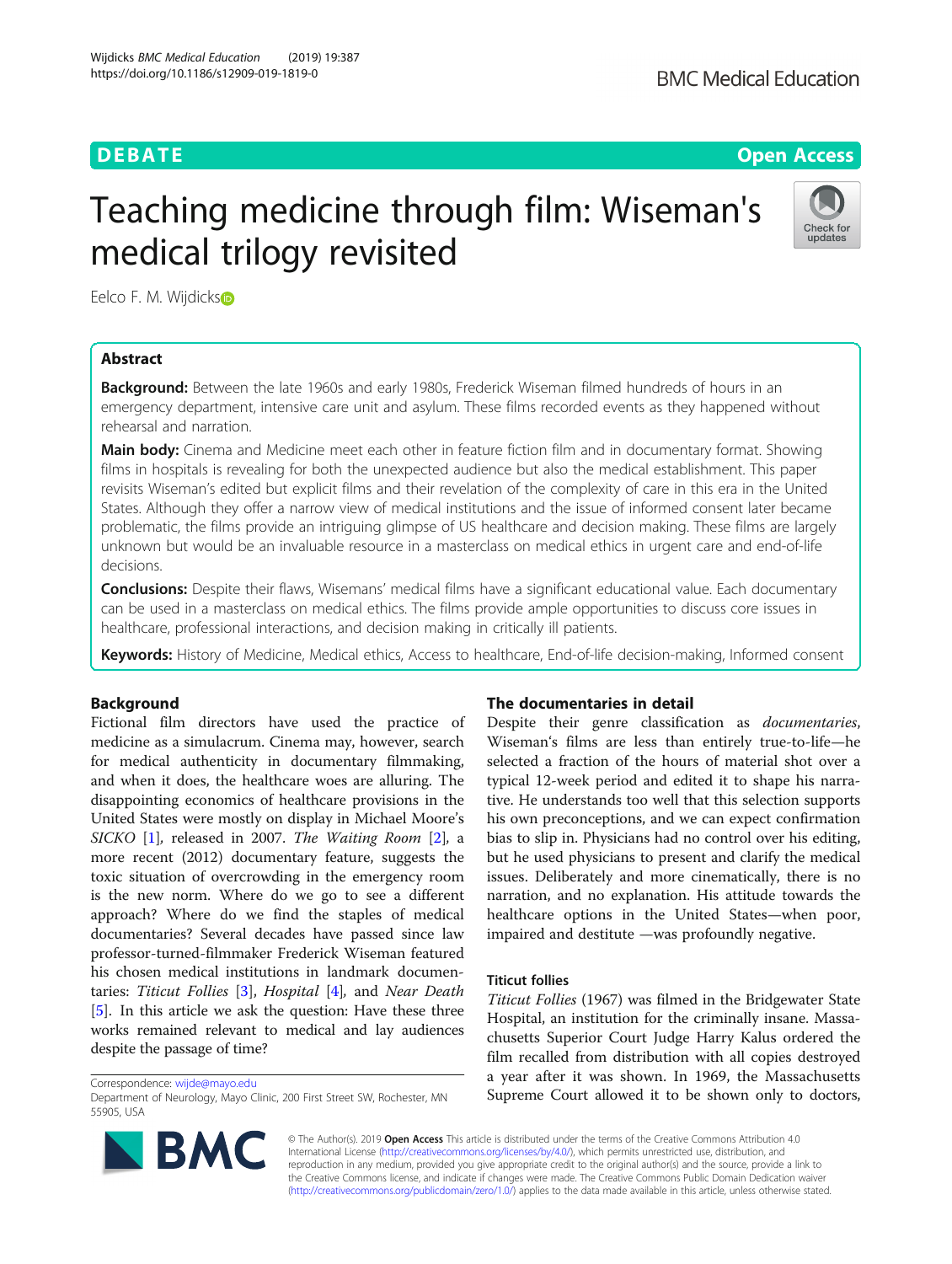lawyers, judges, healthcare professionals, social workers, and students in these and related fields. The censorship, which was lifted in 1991, was ordered on the judicial grounds that the film violated the patients' rights to privacy; certainly, this seems ironic in an environment in which patients had virtually no rights.

The Court was particularly offended by the portrayal of nudity and the brutal display of forced feeding. Viewing this famous forced-feeding scene again, one must agree that the roughly placed nasal tube is, indeed, "forced," even by the standards of the time (and certainly by ours). Before the procedure, the patient refuses again and again to drink the sustenance voluntarily but then lies down, seemingly in anticipation of this intervention. The shocking detachment and nonchalance of the attending psychiatrist strike the wrong note in any medically trained viewer, but certainly the psychiatrist has few other options for treating an apathetic, critically starved patient.

Titicut Follies show a difficult practice— forensic psychiatry. Another stand-out opening scene, which does not drive the narrative, is an interview with a young paedophile about his sexual fantasies and escapades. Later, a forum of psychiatrists must decide how to help and better medicate a patient with an exaggerated sense of self–confidence who wants to leave but has no insight regarding his major mental disorder. The audience by now must assume that institutions—even those in "the land of the free"— are rigid bureaucracies. Many patients seem either underor overmedicated, which may have played a role in their mannerisms. A brief scene shows a group of severely affected patients with (likely) congenital neurologic deficits. Few psychiatrists were on staff to provide oversight, and the institution employed guards rather than specialized psychiatric nurses.

What did the critics think? The Museum of Modern Art (MoMA) retrospective of Wiseman's work is a good guide, and the bundled essays coalesce into a number of observations [\[6](#page-3-0)]. Critics have decided the documentaries show the scandalous inadequacy of the medical institution, a place like "the underworld". Many are angered by the displayed insolence and indifference in *Titicut Follies*. Others are outraged over treatment of inmates and feel it supports the antipsychiatry movement, which posits that people who were just responding to their harsh society were diagnosed as mentally ill and committed for the convenience. The trope of the asylum is a mirror of the world with psychiatrists as the oppressors.

The medical profession should not tiptoe into these arguments. The State Hospital closed soon thereafter. However, it would be presumptuous to claim the film was responsible.

# Hospital

Hospital (1970) is about Metropolitan Hospital Center in East Harlem, one of the poorest neighbourhoods with the highest jobless rate in New York City. The film focuses heavily on bureaucracy and lack of communication. Obtaining medical information in the emergency department is difficult, fragmented, ambiguous, and inherently unreliable. *Hospital* shows a dramatic crowding of an Emergency Department, and now many decades later, the situation is not much better, probably worse. Access to healthcare remains a major point of contention in the United States.

The film is a collage of brief doctor-patient encounters. Wiseman also shows a brain anatomy lecture and another autopsy, which are odd choices for a film focused primarily on the hustle and bustle of an emergency department, but Wiseman may have thought it useful to show because many of us may eventually get an autopsy.

The film shows the beauty of a physical examination, and many seasoned physicians seeing the film will lament its near disappearance. It shows physicians going to great lengths to examine a patient and think about the case rather than simply ordering a battery of tests. Hospital portrays a resilient - but obviously stretched to the limit - staff working hard to treat alcoholics, drug addicts, prostitutes, intoxicated college kids, and lost children. Many healthcare workers go the extra distance to take care of insurance coverage or to find better places for patients after discharge.

# Near death

Near Death (1989) takes us to the medical pulmonary intensive care unit (ICU) in Beth Israel Boston Hospital. The title is a sobriquet for futile intensive care of the terminally ill. It reveals the painful routine of taking care of patients who cannot survive. The family conferences are recognizable to anyone working in the intensive care unit: families confronted with endstage everything. For hospital-based physicians and intensivists, it is an everyday reality. The patient's comfort is our goal.

Near Death is also the definitive rebuttal to a commonly heard claim that doctors rush end-of-life decisions by showing endless discussions with team members, considering the alternatives, and looking at the grim big picture. These deliberations take place "offstage" and are therefore usually unknown to families of patients, who typically only hear the final recommendations.

What is strikingly evident in the documentary is that decision-making is a lengthy process requiring enormous amounts of patience and reiteration of the medical situation. One healthcare worker says, "There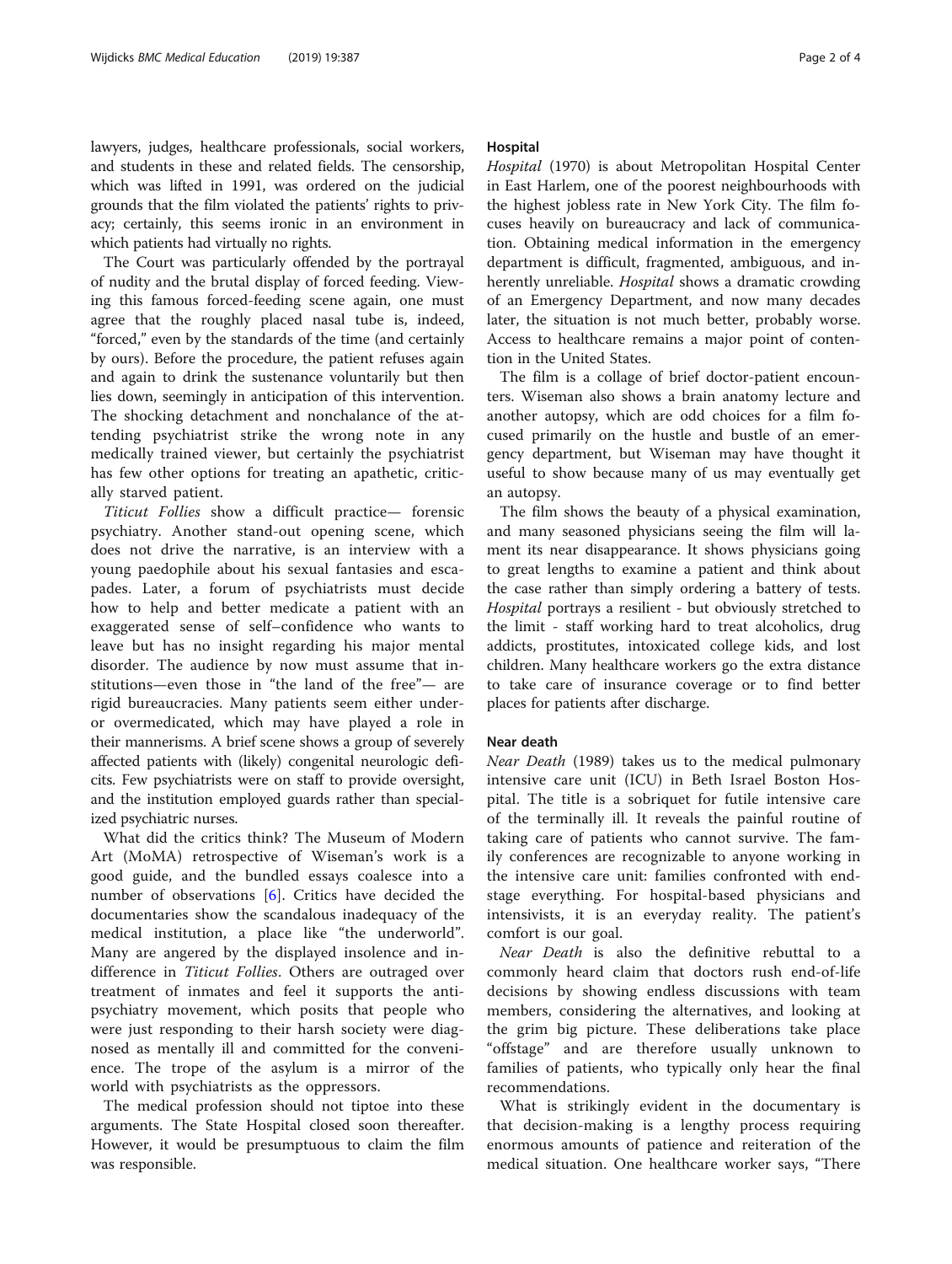are not very many patients who you (sic) actually saved their lives and made a difference," referring to the terminally ill patients who come to the ICU. At the end of the 6-h film, there is a surprisingly positive intra-title message stating that most patients admitted to intensive care (without a pre-existing terminal illness) actually survive the ICU — encouraging after so much tragedy.

# Challenges and teachable moments

Wiseman's trilogy of unsparing medical documentaries brings us face-to-face with intensivists, emergency physicians, and psychiatrists at work on life's major medical challenges. Wiseman's decision to film in needy places with needy patients is a deliberate editorial choice. The camera caught real hurt with little that could be allayed. It suggests American Medicine moving towards a largescale bureaucracy and the possibility that sick poor people have no chance.

Wiseman never returned to these institutions, and he likely would not find another receptive medical institution that would allow him to roll the camera all day. Informed consent is different story these days— relying simply on First Amendment protection would not cut it. This is very sensitive material and certainly will leave an audience unsettled, especially because these institutions are in the United States and not an underdeveloped country. Wiseman tells us there is no decent healthcare available for all; there is nothing reassuring.

Wiseman made a huge impression with his chosen method—but on limited audiences. These films have been widely shown in film festivals and museums and on the public broadcasting service but are otherwise unknown to the general public. Using movies as educational tools has been studied  $[7-9]$  $[7-9]$  $[7-9]$ . A number of pedagogic techniques could be applied in group discussions or a more open Q-and-A forum with experts on the topics. Wiseman's films might be suitable for a masterclass on medical ethics in urgent care and end-of-life decisions in the intensive care unit. Titicut Follies may colour the current discussion in the US to bring back asylums. The documentaries show that urgent care and end-of-life care are lengthy, timeconsuming, and require patience. The films provide ample opportunities to discuss physician compassion, communication skills, and management of urgent situations that need containment. Several core points can be discussed that would enhance knowledge and improve caring (Table 1).

Another, more generic but no less vital, discussion may follow on how the lay public, including film critics, could wrongly interpret these films and how this can be explained or remedied. Documentary filmmakers may make films on the state of medicine as a pretext for activism and highlighting bad practices.

Table 1 Key Points in Wiseman's Medical Documentaries

| Core Educational Points |                                                                                                                                                                                                                                                                         |
|-------------------------|-------------------------------------------------------------------------------------------------------------------------------------------------------------------------------------------------------------------------------------------------------------------------|
| Titicut Follies         | • Role of asylums in forensic psychiatry<br>• Force-feeding controversy<br>• Informed consent<br>• Psychoparmacology in psychiatry<br>• When to revoke privileges                                                                                                       |
| Hospital                | • Role of ED in healthcare systems<br>• Insurance (and lack thereof)<br>• Bureaucracy in healthcare<br>· Social welfare safety nets<br>• Race and diversity in illness                                                                                                  |
| Near Death              | • Consensus among healthcare professionals<br>• Shared-decision model<br>• How to communicate that a patient's condition is<br>irreversible and terminal<br>• How to assist families in accepting a bad outcome<br>• The role for patient autonomy in a serious illness |

Bias in the care of patients on the bases of gender, race, or socioeconomic status certainly does occur, but it is misleading to suggest that occurrences in one hospital are replicated nationwide. However, these films undoubtedly provide a penetrating insight into the human condition, and each would allow a discussion on healthcare models and how they could better meet the needs of the underserved. The films show the complexity of interactions between healthcare professionals (Near Death), the difficulty in managing chronically ill psychiatric patients with criminal records (Titicut Follies), and the demonstration of how medical staff can maintain compassion despite overcrowding and exposure to nearly unsolvable social problems (The Hospital). These remain important bioethical topics for discussion.

# Conclusions

Wiseman's trilogy places significant demands on the viewer. They are selected glimpses, anecdotal glimpses, poignant glimpses, and glimpses of yesterday applicable to today. For most physicians, both the otherworldliness and recognition are —in one word—baffling. For the audience, the movie has no answer, no backstory, and works from the premise is that healthcare is perversely wrong. It is a narrow view of medical institutions, which would shock many if more widely known. In contrast, medical students, fellows and consultants should rediscover these films and use them for educational purposes and debate.

#### Abbreviations

ICU: Intensive Care Unit; MoMA: Museum of Modern Art (New York)

#### Acknowledgments

I appreciate the helpful comments by educators Drs. Dan Hall-Flavin, Kathryn Schak, and Jennifer Vande Voort, Mayo Clinic Department of Psychiatry. Useful insight was also provided by Dr. Scott Weiss, Director, Partners HealthCare